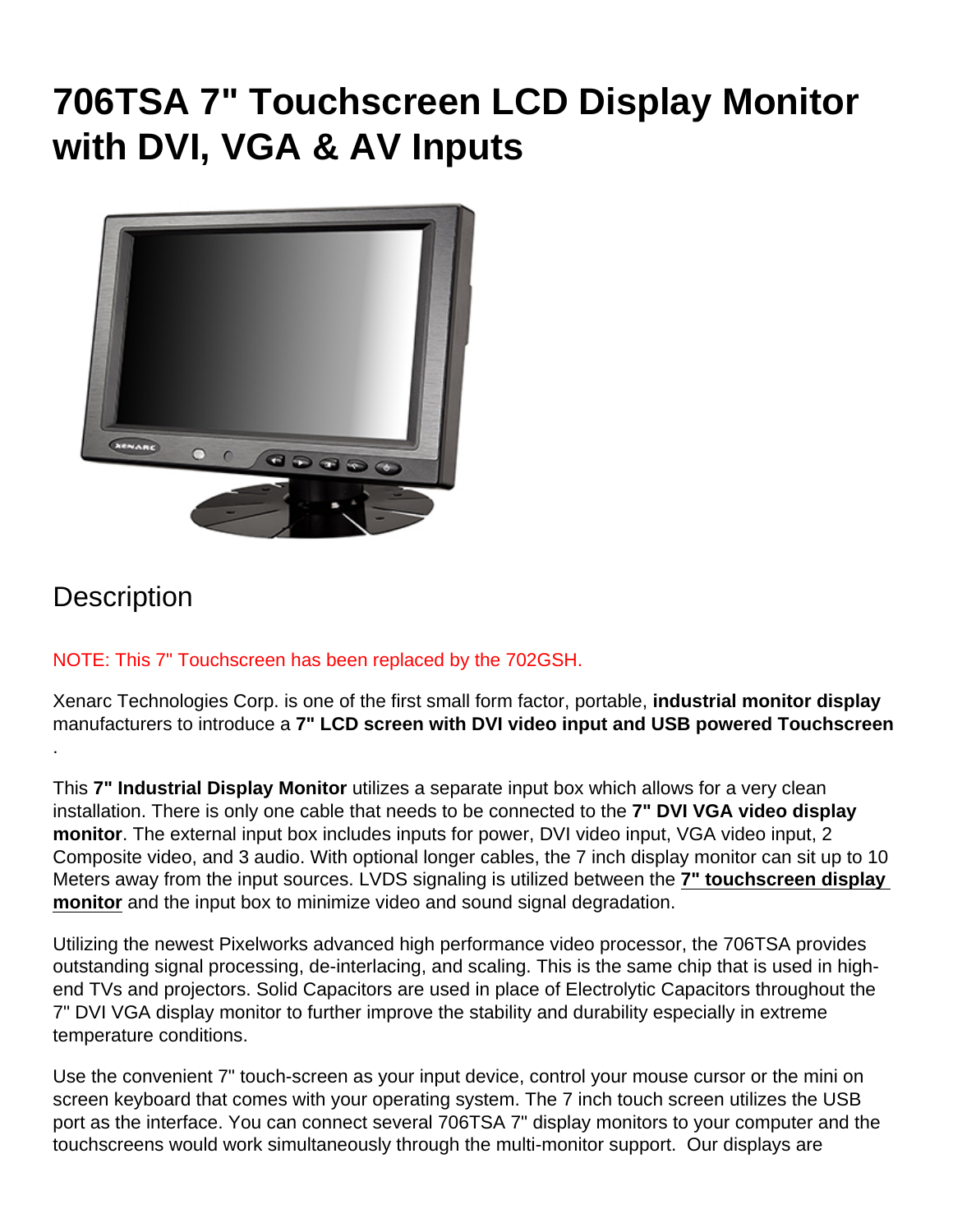designed for applications such as but not limited to:

- [Transportation](https://www.xenarc.com/in-vehicle-display-monitors-fleet-transportation-management.html) - [Marine](https://www.xenarc.com/marine-outdoor-waterproof-display-monitors.html), Air, Heavy Vehicles, Mining, Weigh Stations, Fleet Management, Telematics, In-Car Computing, Public Transit, Cargo
- [System Integration](https://www.xenarc.com/system-integration-industrial-display-monitors.html) Machinery Controls, Factory Automation, Environmental Monitoring, Home Automation, Military, Smart Home
- [Point of Sale](https://www.xenarc.com/pos-touchscreen-display-monitors.html)  Hospitality, [Digital Signage](https://www.xenarc.com/casino-gaming-and-digital-signage-display-monitors.html), Self-Service Kiosks, Outdoor Kiosks and Signage, Casino
- Data Monitoring Cloud, IoT, [Medical](https://www.xenarc.com/medical-grade-touchscreen-display-monitors.html), Logistics, Inventory Management, Oil & Gas/Utilities, Law Enforcement, Broadcasting, Veterinary, First Person View
- [Broadcast & Production](https://www.xenarc.com/1219GNS-12.1-inch-sunlight-readable-IP67-IK08-optically-bonded-capacitive-touchscreen-with-SDI-HDMI-DVI-VGA-AV-Inputs-hdmi-sdi-video-output.html) Broadcast Stations, Mobile Production Vehicles, Field Rugged Deployment for your mobile workforce, Studio Video Production

## Features

NOTE: This 7" touchscreen display monitor has been replaced by the [702GSH](//www.xenarc.com/702GSH.html).

- For In-Car Computing, PC, Server, GPS, and various VGA Use
- Automotive Grade 650NIT LCD Panel
- Twin-tube High-Brightness CCFL Backlight
- 5-wire resistive Touch Screen (USB)
- Multi-Monitor Touchscreen Support
- DVI-D Input x 1
- VGA Input (15 pin D-SUB) x 1 & Video Input x 2
- Audio Input x 3 / Built-in Speaker
- Picture In Picture / Split Screen
- NTSC / PAL Multi-System
- 16x9 Aspect Ratio
- High Resolution Display up to 1600 x 1200
- Auto detects 800x480 resolution
- Solid Capacitors for improved durability
- Automatic backlight level adjustment through built-in ambient light sensor
- Pixelworks High Performance Image and Video Signal Processor
- AISS Advanced Image-Scaling and Shaping
- 16:9 / 4:3 Scaler settings (Auto, Fill All, 1 to 1, Normal, Zoom, Wide)
- Last Input memory
- Last Power setting memory
- IR Remote Control
- Auto power-on upon signal detection
- Automatic display adjustment
- On Screen Display Control
- Mirror Image Flip
- Vertical Image Flip
- AV2 Auto Switching for backup camera